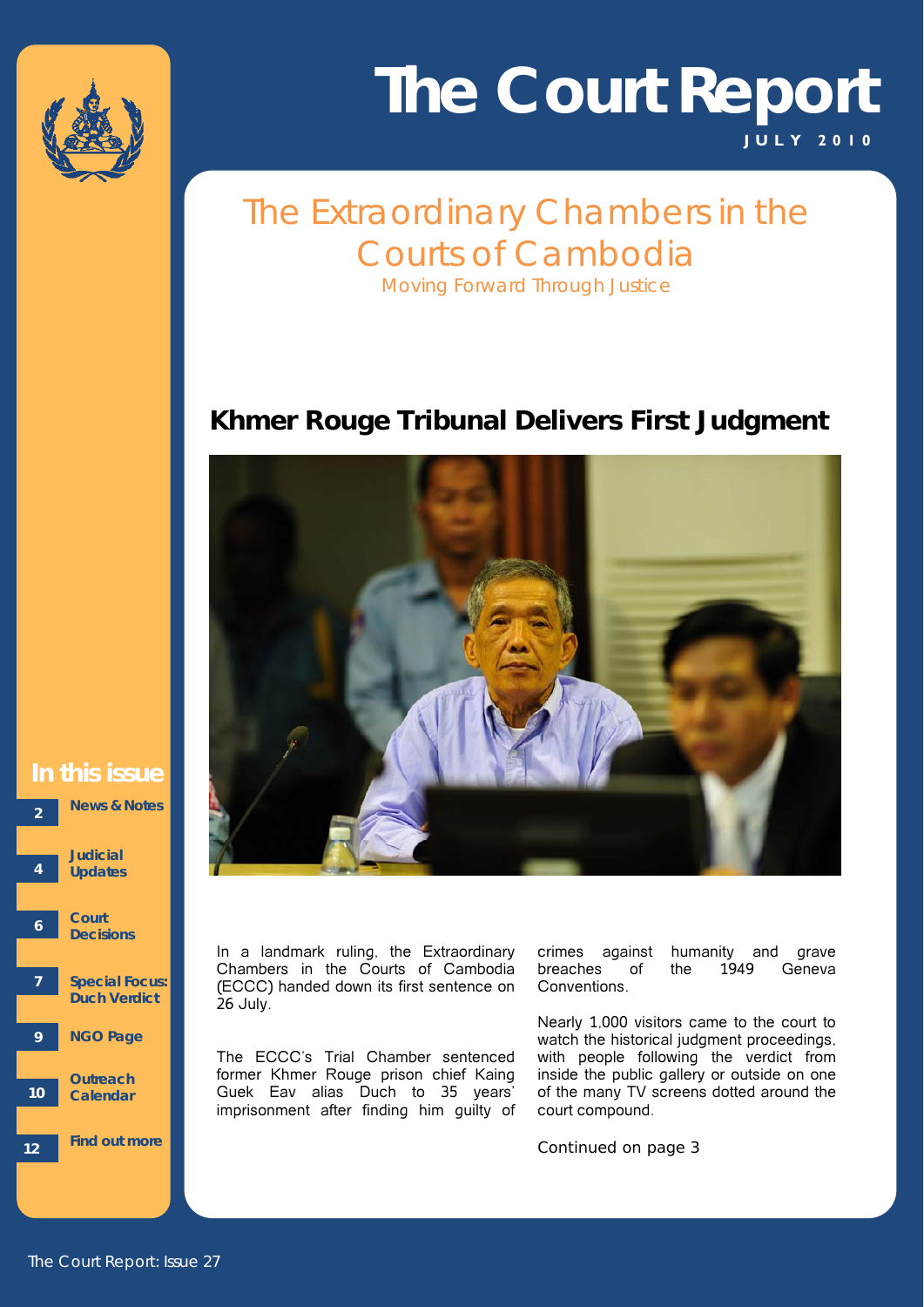## **US Under-Secretary of State Visits the KR Tribunal**

**Service Service** 

 paid a visit to the Khmer Rouge tribunal A senior official of the US government to gain first-hand knowledge of the work of the tribunal on 17 July.

Chambers in the Courts of Cambodia US Under-Secretary of State for Political Affairs William Burns led a six-member delegation to the Extraordinary (ECCC).

 H.E. Tony Kranh and Deputy Director including financial matters. ECCC's Acting Director of Administration Knut Rosandhaug presented the overview of the tribunal. The court's senior management briefed the visitors on the progress the ECCC has made so far and the future challenges it faces,

In response, Mr. Burns said that the court has already made a lasting impact on Cambodia's society at large, and its judicial system in particular.

### **Japan, EU Donate Funds to ECCC**

The Cambodian side of the Khmer Rouge tribunal received US\$2.3 million from the Japanese government in mid July and is to receive another 2 million euro, or around US\$2.5 million, from the European Union in coming days, both of which will help the court to pay the salaries of the Cambodian judicial officials and staff.

In an award ceremony held at the Extraordinary Chambers in the Courts of Cambodia prior to the disbursement, Japanese Ambassador Masafumi Kuroki said the Khmer Rouge tribunal is the final stage of the Cambodian peace process which is expected to prevent the recurrence of atrocities committed during the Democratic Kampuchea regime.

"I hope that this Japanese assistance will not only help the ECCC overcome the present financial shortfall but also further strengthen the spirits of national staff of the ECCC at this "During my tour of the ECCC, I was impressed by the dedication of the court's Cambodian and international staff," he said.

"The court represents a milestone in

Cambodian justice, both in holding to account those most responsible for the horrific crimes of the Khmer Rouge era, and in strengthening the rule of law in Cambodia."



*ECCC Acting Director of Administration Tony Kranh and Deputy Director Knut Rosandhaug discussed the tribunal with US Under‐Secretary of State for Political Affairs William Burns*

critical juncture of the judicial process," he added.

Meanwhile, the EU signed on 13 July an agreement with the Royal Government of Cambodia on the US\$2.5 million donation, which was pledged late last year and is now expected to disburse shortly. The money will be managed by the United Nations Office for Project Services on behalf of the EU.

Japan and the EU are the two largest donors to the national side of the tribunal, together having financed 53 % of the total contributions so far.



*ECCC Acting Director of Administration Tony Kranh and Japanese Ambassador Masafumi Kuroki shake hands at the award ceremony*

### **US War Crimes Envoy Meets Court Officials**

US Ambassador-at-large for War Crimes Issues Stephen J. Rapp met with both administration and judicial officials at the Extraordinary Chambers in the Courts of Cambodia (ECCC) on 27July.

It was Mr. Rapp's second ECCC visit since he assumed his post last year. He met with Pre-Trial Chamber President Prak Kimsan, International Co-Investigating Judge Marcel Lemonde and International Co-Prosecutor Andrew Cayley to gain insights into progress in ECCC cases, and discussed with Acting Director of Administration H.E. Tony Kranh and his deputy Knut Rosandhaug funding issues and completion strategy.

Mr Rapp also attended the judgment in Case 001 on 26 July.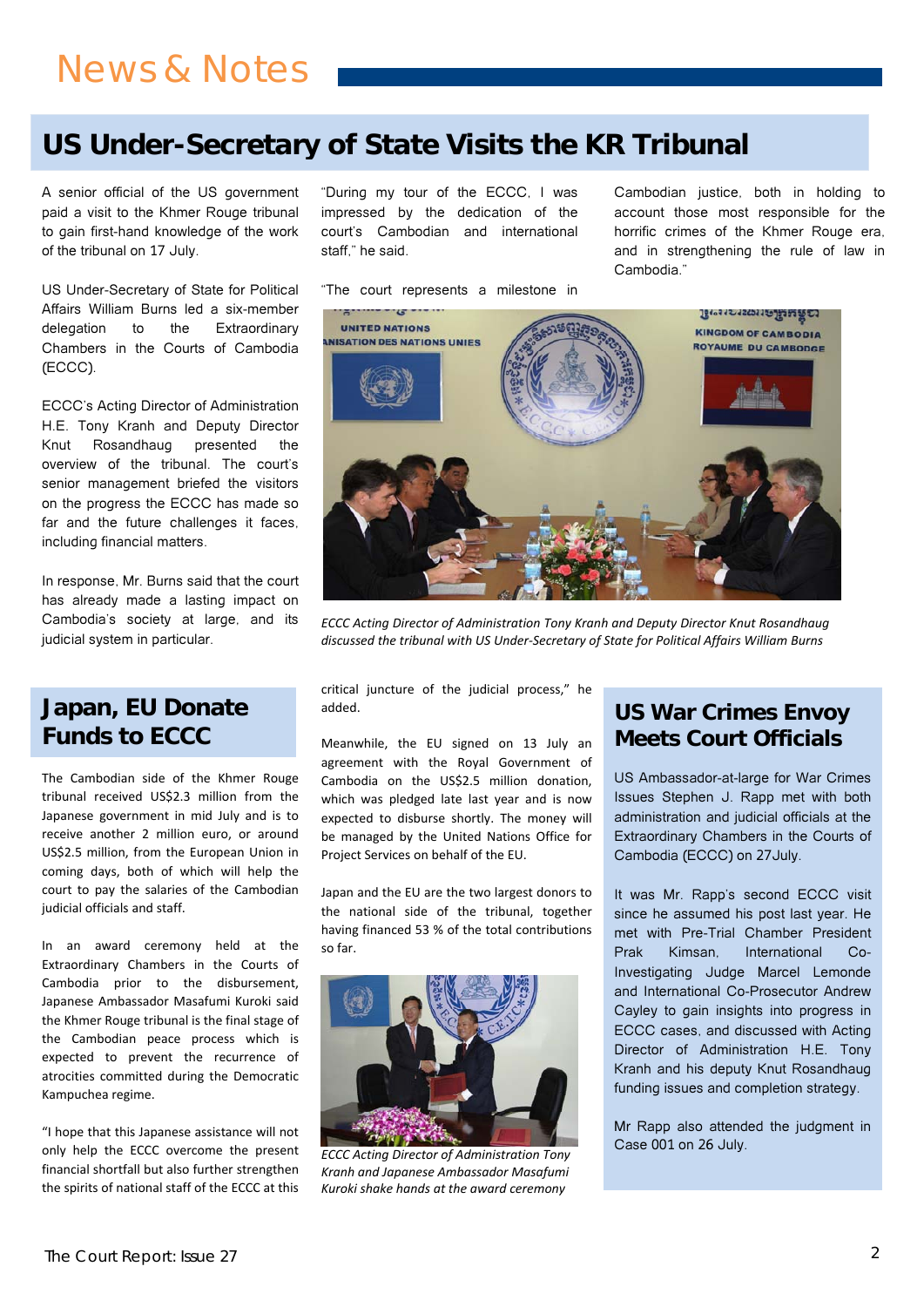## **Khmer Rouge Tribunal Delivers Historic First Judgment**

#### *Continued from page 1*

 foreign diplomats. Among the 950 visitors were 267 journalists and 58 dignitaries, including Cambodian government officials and

For those unable to attend the verdict in person, all eight national television networks and a dozen Cambodian radio stations broadcast the proceedings live. In addition, a live streaming in English of the judgment hearing could be viewed on the ECCC website.

Duch was transferred to the ECCC detention centre in July 2007 for charges of crimes against humanity and grave breaches of the 1949 Geneva Conventions. In the judgment read out by Trial Chamber President Judge Nil Nonn, Duch was convicted for his role as Deputy and Chairman of the notorious S-21 security centre during Democratic Kampuchea, where at least 12,273 people were detained and died from torture or execution.

His sentence was reduced by five years due to his illegal detention by the Cambodian Military Court between 1999 and 2007, and he is entitled to further credit for time already served.

According to the Internal Rules of the ECCC, parties have 30 days to file their notice of appeal with the Supreme Court Chamber. During this period, Duch will remain in ECCC custody.



*Duch's Cambodian lawyer Kar Savuth during the judgment hearing*



*Trial Chamber Judges enter the courtroom on 26 July to pronounce their verdict in Case 001*

In Duch's trial, which began in March last year and wrapped up in November, 55 witnesses including 22 civil parties were heard. In total, 31,349 visitors attended the hearings during that period.

The highly publicised verdict delivered on 26 July marked the conclusion of the ECCC's first case, which has produced 184,000 pages of documents in the court's three official languages Khmer, English and French; 261 transcripts; as well as 810 audio and video recordings.

Speaking at a press conference after judgment proceedings had finished, National Co-Prosecutor Chea Leang said the trial had been conducted "in accordance with international standards of fair trial".

"Nothing can erase the pain and suffering endured by the Cambodian people," Co-Prosecutor Leang told reporters. "However, the judgment delivered today against Kaing Guek Eav alias Duch finally represents a credible legal acknowledgment of the criminality of the Khmer Rouge policies."

The Friends of the ECCC, an organisation representing the major donor nations and co-chaired by the embassies of France and Japan, also welcomed the completion of Case 001.

"The donors recognise the commitment of the national and international judges as well as all those working for the ECCC and their independent and comprehensive work, in order to uphold high standards of law and due process," the organisation said in an official statement.

"The donors reaffirm their confidence in and support of the ECCC in delivering justice to the Cambodian people and in helping Cambodia strengthen further its efforts for the rule of law."

Currently before the court are three cases. The tribunal's co-investigating judges are expected to issue a closing order in Case 002 against Khmer Rouge leaders Nuon Chea, Ieng Sary, Ieng Thirith and Khieu Samphan, as well as Duch in September. Judicial investigation in Cases 003 and 004 are also underway.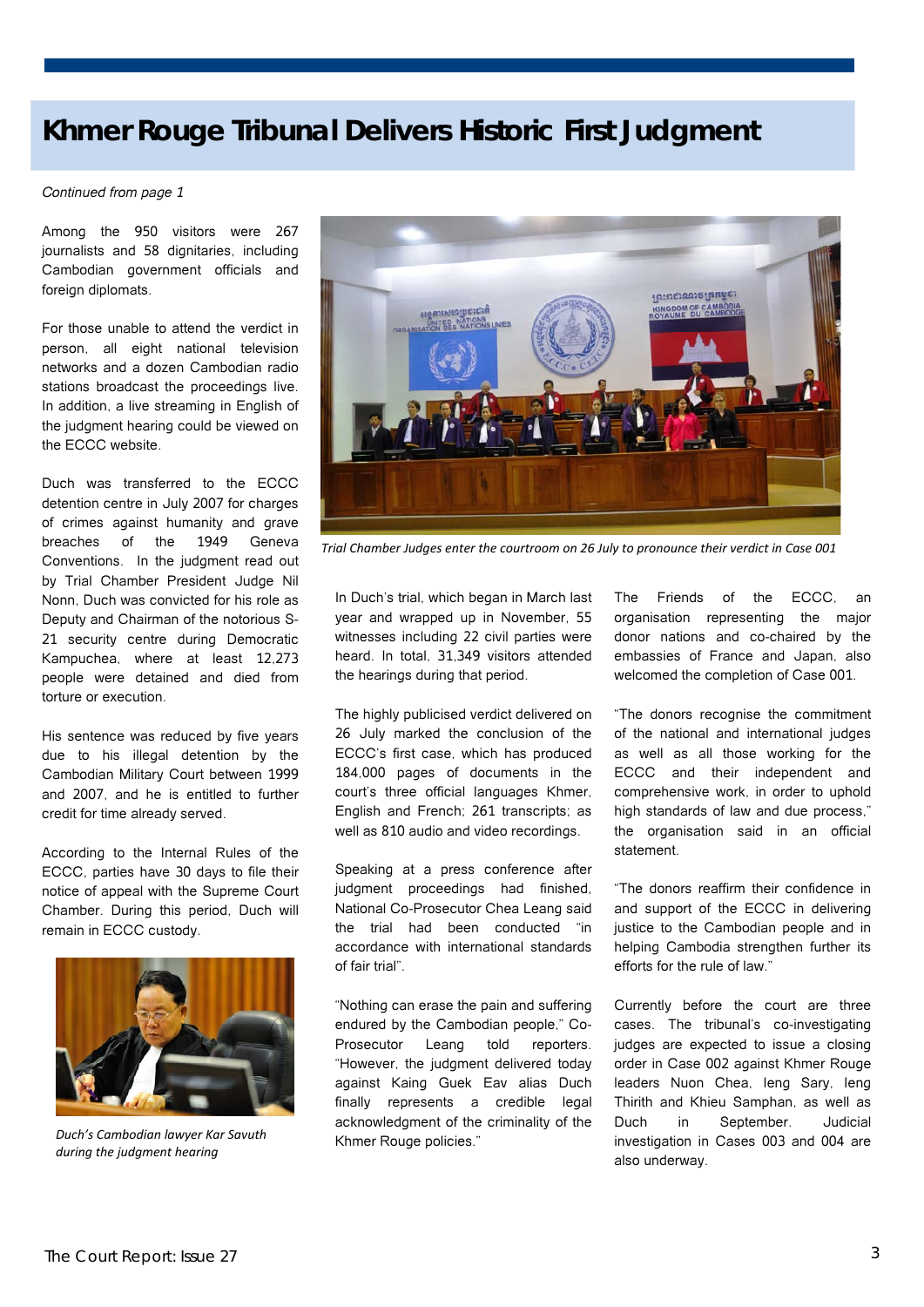# Judicial Updates

## **Pre-Trial Chamber**

The Pre-Trial Chamber (PTC) has completed by 15 July its deliberations and rendered decisions in a number of pending matters before it and disposed of a number of procedural and other casemanagement related matters.

subsequent submissions med by the<br>parties. The PTC's disposition for each of As mentioned in the previous Court Report, the PTC, after considering and deciding on all appeals pending before it, remitted six matters to the Co-Investigating Judges (CIJs) for reconsideration. The CIJs have issued their reconsideration decisions on all of these matters and the PTC considered and decided on all the related subsequent submissions filed by the these matters has been notified to the parties.

The PTC is currently seized of three

strictly confidential applications (PTC08, PTC 09 and PTC50&51).

On 9 July 2010, the PTC issued a warning to the parties following the publication of confidential information in *The Cambodia Daily*. The PTC reminded the parties of their duty of confidentiality and that sanctions may be imposed for violation of this duty.

The PTC also notified to the parties fully reasoned decisions on several appeals in which only its disposition on appeal was notified during the previous reporting period.

All these matters pertain to Case 002.

A more detailed report on PTC's decisions notified during this reporting period is given on page 6. Some of these decisions are classified as confidential and are therefore notified only to the parties at this time. Public redacted versions are being prepared and will be placed on the ECCC website in due course.

### **Trial Chamber**

The case against Kaing Guek Eav (alias Duch) closed on 27 November 2009. The Trial Chamber delivered the judgment in this case on 26 July 2010. See judgment on page 6.

## **Supreme Court Chamber**

There are no decisions pending before the Supreme Court Chamber which is not currently operational.

*All decisions and orders are available at: http://www.eccc.gov.kh/English/court\_do c.list.aspx*

## **Office of the Co-Investigating Judges**

#### **Investigations**

During the month of June, the Office of the Co-Investigating Judges (OCIJ) continued to work on the drafting of the closing order in Case 002. With regards to Case 003 and 004, investigation conducted by international investigators started with one field mission and planning was made for two others set to take place in July.

#### **Civil Parties**

In order to be able to issue the orders in relation to the admissibility of all civil party applications before or by the Closing Order in Case 002, the Co-Investigating Judges need to ensure that all the relevant documents relating to the applicants are on the case file. The Co-Investigating Judges are currently filing the 3,993 civil party applications received from VSS up until 30 April 2010 in Case 002. In addition, they have received 2,376 supplementary information in support of initial civil party applications by the 30 June 2010 deadline.

Pursuant to the revised Internal Rules, the Co-Investigating Judges have to ensure that all civil parties are legally represented by the time of Closing Order. The necessary additional lawyers are being recruited by the Office of the Administration and the OCIJ will issue shortly an order designating lawyers for all those civil parties who do not have legal representation at that time.

#### **Outreach**

During the month, two outreach-related functions were conducted. The

International Co-Investigating Judge participated in a colloquium on the topic *The Confrontation or the Complement of the Major Legal Systems: The Penal Justice in Cambodia* organized by the Royal University of Law and Economics; and an OCIJ Cambodian Legal Officer participated in a Radio Talk Programme with 102 FM on the topic of *Victims and Witness Protection before ECCC*.

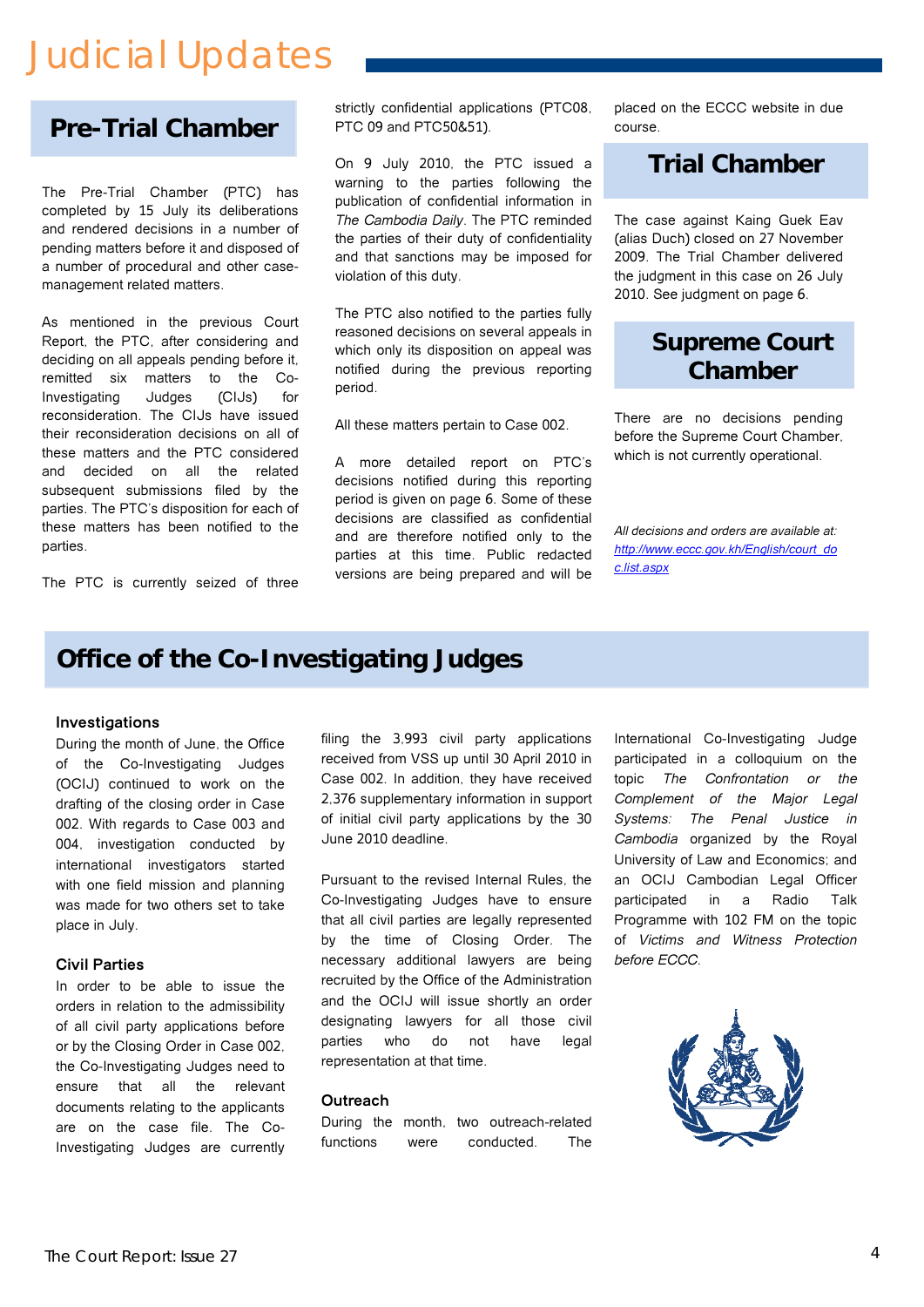### **Office of the Co-Prosecutors**

#### **Pre-Trial Proceedings**

In June 2010, the Office of the Co-Prosecutors (OCP) continued its participation in the judicial investigation and the appellate proceedings in Case 002, in which charged persons Duch, Khieu Samphan, Ieng Sary, Ieng Thirith and Nuon Chea are being investigated for crimes described in the Introductory Submission of 18 July 2007.

Throughout the month, all the members of the OCP including prosecutors, investigators, analysts, case manager,

information management staff and interns were engaged principally in the preparation of the OCP's final pre-trial submission to be filed imminently before the Co-Investigating Judges. This document will contain an analysis of law and evidence collected in the three years of judicial investigation. It is expected to run into 650 pages and contain more than 7,000 substantive footnotes.

The OCP also filed its (1) notice of intention to pursue the appeal against the Co-Investigating Judges' order refusing to place evidentiary material on the case file (23 June) and, (2) written submissions in compliance with the Pre-Trial Chamber's decision of 15 June 2010 (28 June).

#### **Criminal Complaints**

To date, the OCP has forwarded more than 4,151 criminal complaints to the Co-Investigating Judges for inclusion in Case 002. These were received from individual complainants through the Victims Support Section.

### **Victims Support Section**

The Victims Support Section has released latest figures regarding Civil Party applications, Complaints, Powersof-Attorney and supplementary information submitted by Victims of the Khmer Rouge regime in Case 002.

3,993 Civil Party applicants are currently in Case 002 after some of them have requested to withdraw their applications and others requested to change forms of participation since the deadline for receiving Civil Party applications, 29 January 2010, set by the Office of Co-Investigating Judges (OCIJ).

3,203 Powers-of-Attorney were received and 2,136 applicants submitted

supplementary information in support of their original Civil Party applications by the 30 June 2010 deadline set by OCIJ. The Victims Support Section is currently in the process of reviewing and analyzing all the documents received so as to ensure their speedy transmission to OCIJ who will then assess them in light of the upcoming admissibility decisions of the Civil Party applications.

So far, a total of 4,135 victims have submitted Complaints to the ECCC. The Victims Support Section will continue to receive and process any further Complaints and their supplementary information and forward them to the Office of the Co-Prosecutors (OCP).

#### **New VSS head**

Rong Chhorng was recently appointed as VSS Officer-in-Charge. Mr. Rong initially joined the ECCC in August 2008 as Chief of Human Resources Section.

Prior to this, he was the Vice-Chairman and Secretary General of National Committee for Population and Development of the Office of the Council of Ministers; and Executive Director of a local NGO for 10 years.

Mr. Rong holds a Masters of Industrial Relations in Human Resources Development, a Bachelors of Education in Mathematics from Royal University of Phnom Penh, and is currently pursuing a PhD in Public Administration from the University of the Philippines.

### Scheduled Public Hearings

#### **Pre-Trial Chamber Hearing**

None scheduled

#### **Trial Chamber Hearings:**

None scheduled

**Supreme Court Chamber Hearings:** None scheduled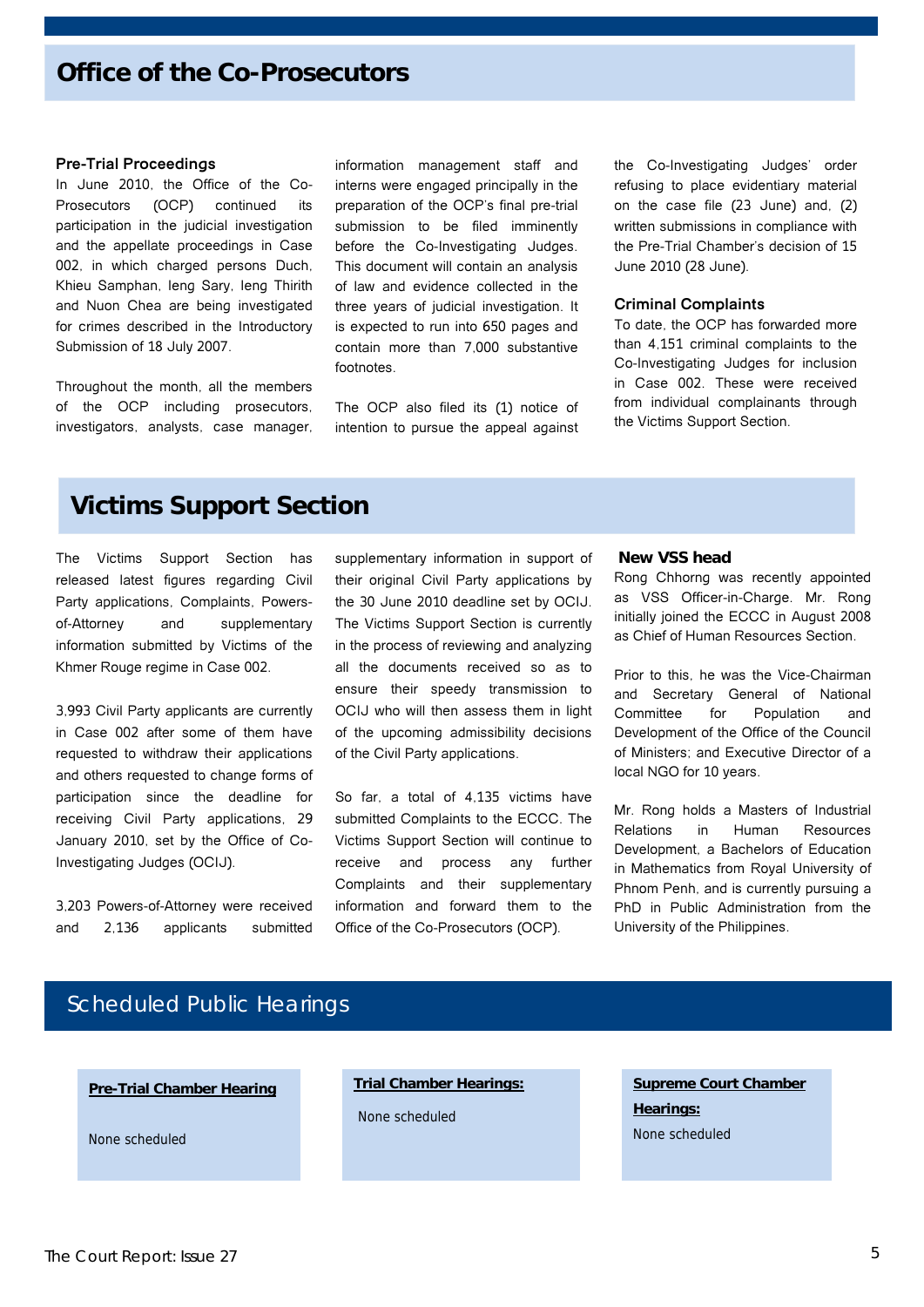## Court Decisions

#### **Pre‐Trial Chamber**

**25 June 2010** Fully‐reasoned decision on Ieng Thirith's Appeal against the Co-Investigating Judges' Order on Request for Annulment (D263/2) was issued, following the disposition of the decision on 11 June 2010. PTC found this annulment appeal admissible, dismissed the first ground of the appeal and dismissed the annulment request. (PTC41)

**28 June 2010** Fully‐reasoned decision on Ieng Sary's Appeal against the Co-Investigating Judges' Order on Request for Appointment of Additional Demographic Expert was issued, following the disposition of the decision on 10 June 2010. PTC found the appeal admissible and dismissed it on its merits. (PTC55)

**1 July 2010** Fully‐reasoned decision on Nuon Chea's Appeal against the Co-Investigating Judges' Order rejecting Request for a Second Expert Opinion was issued following the disposition of the decision on 10 June 2010. PTC found the appeal admissible only insofar as it relates to the request for appointment of an additional expert to re‐ examine the existing expert report. The admissible portion of the appeal was dismissed on its merits. (PTC66)

**7 July 2010** Fully‐reasoned decision on Khieu Samphan's Appeal against the Co‐Investigating Judges' Order on Defence's Request to accept documents relating to the Charged Person's activities during the Democratic Kampuchea was issued following the disposition of the decision on 11 June 2010. PTC found the appeal partially admissible and that the Co‐Investigating Judges committed an error of law, and dismissed the appeal insofar as it was found admissible. (PTC63)

Investigative Action was issued, following the disposition of the the componenting ram<sub>is</sub> damis been the basic formation, same of the Geneva<br>decision on 15 June 2010 PTC found the anneal admissible in part of trimes again ordered the Co-Investigating Judges to reconsider related parts of Conventions of 1949, and s **14 July 2010** Fully‐reasoned decision on Nuon Chea's Appeal against the Co-Investigating Judges' Order on Nuon Chea's 12<sup>th</sup> Request for Investigative Action was issued, following the disposition of the decision on 15 June 2010. PTC found the appeal admissible in part, the request and dismissed the reminder of the appeal. On 14 July 2010, PTC also notified the disposition of its final decision on the further submissions on appeal made by co-lawyers of Nuon Chea on 29 June 2010. PTC dismissed both the appeal and the further submissions on appeal. A fully reasoned final decision will be notified in due course. (PTC46)

decision, PTC found the further submissions admissible and **14 July 2010** Disposition of the final decision on Appeal of Co‐ Lawyers for Civil Parties against Order on Civil Parties' Request for Investigative Actions concerning a Witness of Forced Marriage in S‐ 24 and further submissions on appeal by Co-Lawyers of Civil Parties was notified to the parties, following the disposition of its first decision on appeal on 10 June 2010 in which PTC directed the Co‐ Investigating Judges to reconsider their decision in part. In its final dismissed the appeal and the further submissions. A fully reasoned final decision will be notified in due course. (PTC59)

14 **July 2010** Disposition of its final decision on Co-Prosecutors' Appeal against the Co-Investigating Judges' Order on Co-Prosecutors' Request to place on case file additional evidentiary material and further submissions made by the Office of Co‐ Prosecutors and Co‐Lawyers for Nuon Chea and Khieu Samphan were issued, following the initial decision on 15 June 2010 in which PTC directed the Co-Investigating Judges to provide reasons for their decision to reject part of the Request. In its final decision, PTC dismissed the appeal. A fully‐reasoned final decision will be notified in due course. (PTC67)

**14 July 2010** Disposition of its final decision on Nuon Chea's Appeal against the Co-Investigating Judges' Order on Nuon Chea's Requests for interview of witnesses was notified, following the disposition of its initial decision on 16 June 2010 in which PTC ordered the Co-Investigating Judges to file their reconsideration of specific matters. In its final decision, PTC dismissed the further appeal submissions made by Co‐Lawyers of Nuon Chea. A fully reasoned final decision will be notified in due course. (PTC 68)

**16 July 2010** Decision on the "Second Request for Investigation" ("the PTC Rule 35 Request") filed by the Co‐Lawyers for the Charged Person, Nuon Chea on 7 July 2010. The Pre‐Trial Chamber found the request inadmissible. (PTC10)

**21 July 2010** Fully‐reasoned decision on Civil Parties' Appeal against the Co-Investigating Judges' Order on Request to interview persons named in the forced marriage and enforced disappearance requests for investigative action was issued, following the disposition of the decision on 10 June 2010. PTC found the appeal admissible and dismissed it on its merits. (PTC52)

#### **Trial Chamber**

**26 July 2010** The Trial Chamber (TC) rendered its first verdict in Case 001 concerning Kaing Guek Eav alias Duch. TC found him guilty of Conventions of 1949, and sentenced him to 35 years of imprisonment. TC also considered a reduction of 5 years in the 35year sentence appropriate as a remedy for his unlawful detention by the Cambodian Military Court between May 1999 and July 2007.

Kaing Guek Eav served as Deputy and then Chairman of the former security centre S-21 during the Democratic Kampuchea. In its judgment, TC found that every individual detained within S‐21 was destined for execution in accordance with the Communist Party of Kampuchea policy to smash all enemies and that at least 12,273 individuals were detained and executed at S‐21. TC also found that Kaing Guek Eav not only implemented but actively contributed to the development of Communist Party of Kampuchea policies at S‐21.

In its judgment, TC declared 66 among 90 applicants admitted as Civil Parties, and granted their request that their names be included in the judgment and ordered the compilation and publication of all statements of apology made by the Accused.

This judgment is appealable by the parties in accordance with the Internal Rules. Until the judgment becomes final, the Accused shall remain in detention.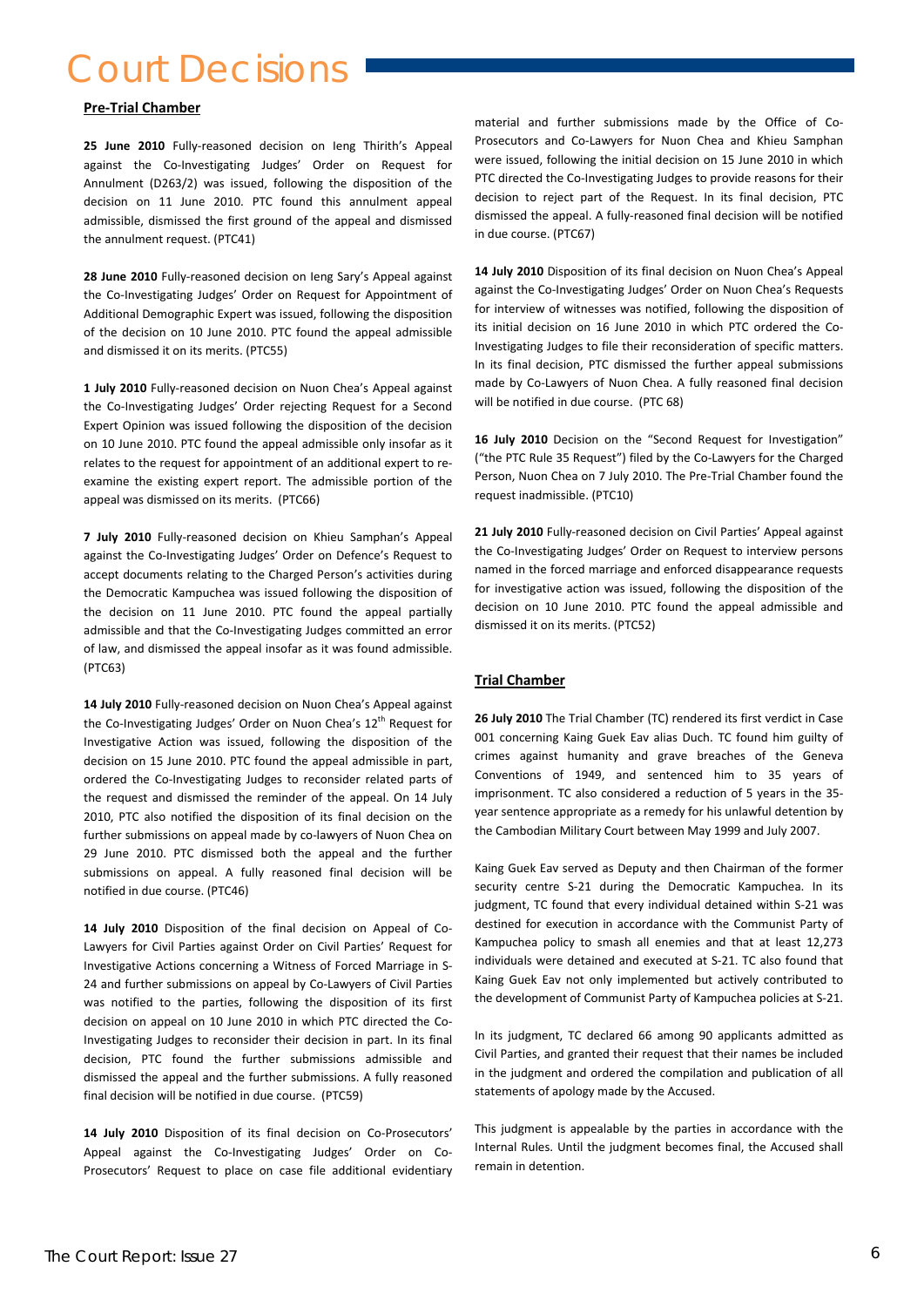# Special Focus

## **A Thousand Visitors Witness Historic Judgment**

Almost 1,000 Cambodians and foreigners attended on 26 July the Extraordinary Chambers in the Courts of Cambodia, Phnom Penh, to witness the judgment hearing in Case 001 against Kaing Guek Eav alias Duch. Staff members from the tribunal's Public Affairs Section captured the day in images and words (see story on page 8).

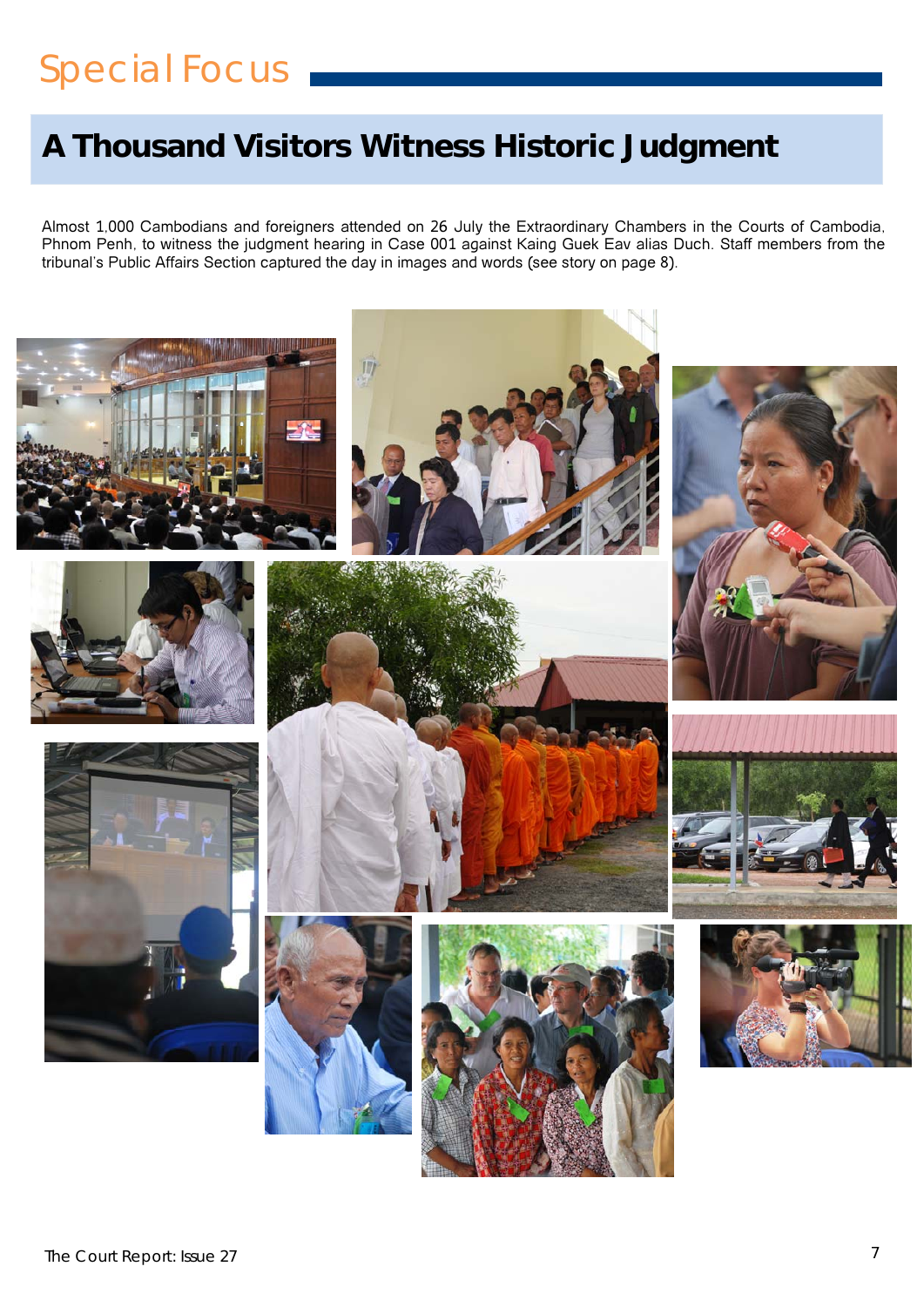# Special Focus

## **Mixed Voices on Landmark Verdict**

Not a sound could be heard inside the courtroom, when the Trial Chamber judges announced that they found Kaing Guek Eav alias Duch guilty as charged and sentenced him to 35 years' imprisonment.

"I was surprised to see how calm the public reaction was," said American lawyer David Haskel who sat in the public gallery during the judgment hearing. "In a US Supreme Court hearing people tend to react very strongly. But here I didn't hear a single murmur go through the crowd."

Haskel was one of several audience members interviewed by the court's Public Affairs Section immediately after Duch's verdict to gauge people's initial reaction to the judgment. While silence prevailed during the verdict reading, a number of locals turned visibly upset after exiting the tribunal building.

"I am not happy with Duch's sentence," said 69-year old S-21 survivor Bou Meng, who is also one of the 66 admitted Civil Parties. "I want him [to have] a death sentence given the fact that I was treated like a dog while I was an S-21 prisoner."

But amidst the strong emotional response, a number of Cambodians said



they overall approved of the judgment.

"I agree with the verdict, even though I personally wanted the court to give him a more severe sentence," said Hem Thon, a villager from Kampong Speu province.

"My husband and children died of starvation under the KR. During the verdict, I experienced flashbacks to the Khmer Rouge regime and I was in tears. Now, I felt better."

Sok Thea, a 26-year old monk from Phnom Penh, said he considered the sentence to be "reasonable".

"[Duch] is not the only one who committed those crimes, there were more people involved. The decision was up to the tribunal which has investigated on the case, and if the court sentences him to 35 years, then I agree."

For 58-year old Nhep Meoun from Kampong Thom province, "the court's sentence for Duch is balanced with his guilt".

In addition to the huge turnout of villagers, the verdict hearing also attracted 58 dignitaries. Among them was local government official Sok Kavan. Mr. Kavan, a member of the Council of Jurists at the Office of the Council of Ministers in the Royal Government of Cambodia, said he was "very satisfied" with Duch's sentence.

"The judgment was well reasoned, explaining the charges, applicable laws, mitigating factors and so on," he said. "I believe the general public would



understand why the judges came to that conclusion."

The recently appointed German Ambassador to Cambodia, Dr. Wolfgang Moser, called the court proceedings "very professional".

"It was very impressive that the Chamber carried out its deliberation of judgment following the international procedure," he said.

Meanwhile Gaëtan Crespel, the Archive Manager at the Bophana Audio Visual Resource Center, highlighted the historical component of the court.

"It speaks for the court that we have reached the end of the trial and that the tribunal has conducted the proceedings in a relatively short amount of time," he said.

"However, I will wait until all cases are done before forming an opinion about the tribunal. I will also wait for history to bring clarification – it's a long, complex debate and for now there are more questions than answers."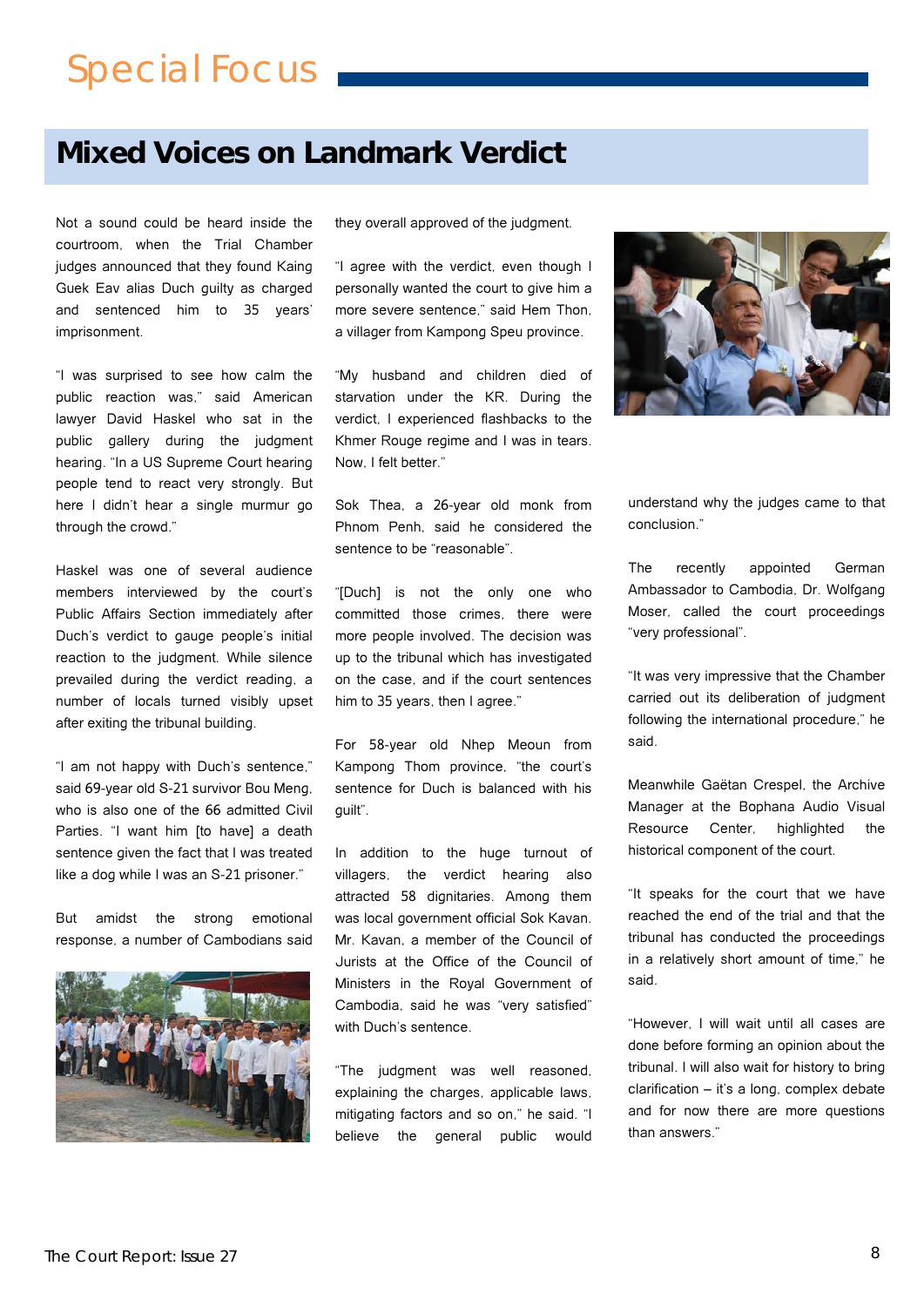## NGO Page: Partners in ECCC Outreach

## **Young Filmmakers Capture Khmer Rouge Legacy**

Students from the Department of Media and Communications (DMC) at the Royal University of Phnom Penh have produced 10 short documentary films about how ordinary Cambodians try to deal with the Khmer Rouge legacy,

Filmed at 10 mass grave sites across the country, the *Recaptured* series focuses on how survivors want to use these sites in the future to be able to educate their young generations. Some of the locations have already been turned into memorial sites while others are rice fields or shallow pits.

 "The idea of making these films was to record a historical event and memory before it completely vanished into time," said 22-year old filmmaker Thida Prak who is currently doing an internship in the Public Affairs Section at the Extraordinary Chambers in the Courts of Cambodia (ECCC).

"In some places, people who are living around the site do not know that there are mass graves near their homes because they were evacuated out of their village during Democratic Kampuchea."

The course assignment, created in collaboration with the German non-profit Deutscher Entwicklungsdienst (DED), also helped Thida and her fellow classmates to gain a better understanding of modern history in their country.

"We are a young generation of Cambodian; we didn't know much about Khmer Rouge but after doing this assignment we know better," said Molyka Bin, another student involved in the project. "We wanted to learn about what



*Media student and PAS intern Thida Prak interviews a villager for the* Recaptured *documentary*

happened at those places, how people lived with them, and what they want to do with them"

This is the second documentary venture undertaken by DMC students. In 2007, undergraduates produced *Looking Back, Looking Ahead* 1 & 2, a documentary series featuring testimonials from Khmer Rouge survivors and their views on the ECCC.

DMC professor Andreas Grigo, who is also a senior advisor for DED, supervised the students during their *Recaptured* assignment.

"Cambodia is currently at a crossroads and *Recaptured* addresses questions about how citizen deal with KR legacy and how they want to continue with history," Mr. Grigo explained. "The KR trial is a trigger for these films and hopefully, these films become a trigger for more work on this field."

broadcast. *Released in May 2010, Recaptured has been screened in four provinces and is due to be shown at the Meta House in Phnom Penh in the near future.* 

#### **ECCC Sponsors On-air Counselling For Victims**

The ECCC has become a sponsor of a Cambodian radio show which educates listeners about the traumatic impact of the Khmer Rouge regime and offers onair counseling to survivors.

The tribunal's Victims Support Section (VSS) will help fund broadcasting costs of *The Past in the Present*, after signing an agreement with the programme's producer, the Transcultural Psychological Organisation (TPO), on 22 July.

The signatories will ensure that no breaches of confidentiality occur during the show, which features testimonials by civil parties and complainants of ongoing ECCC cases. Talk show guests can use pseudonyms or must sign a release if they want to reveal their identity.

Also, any court-related topics will need to be approved by the tribunal before being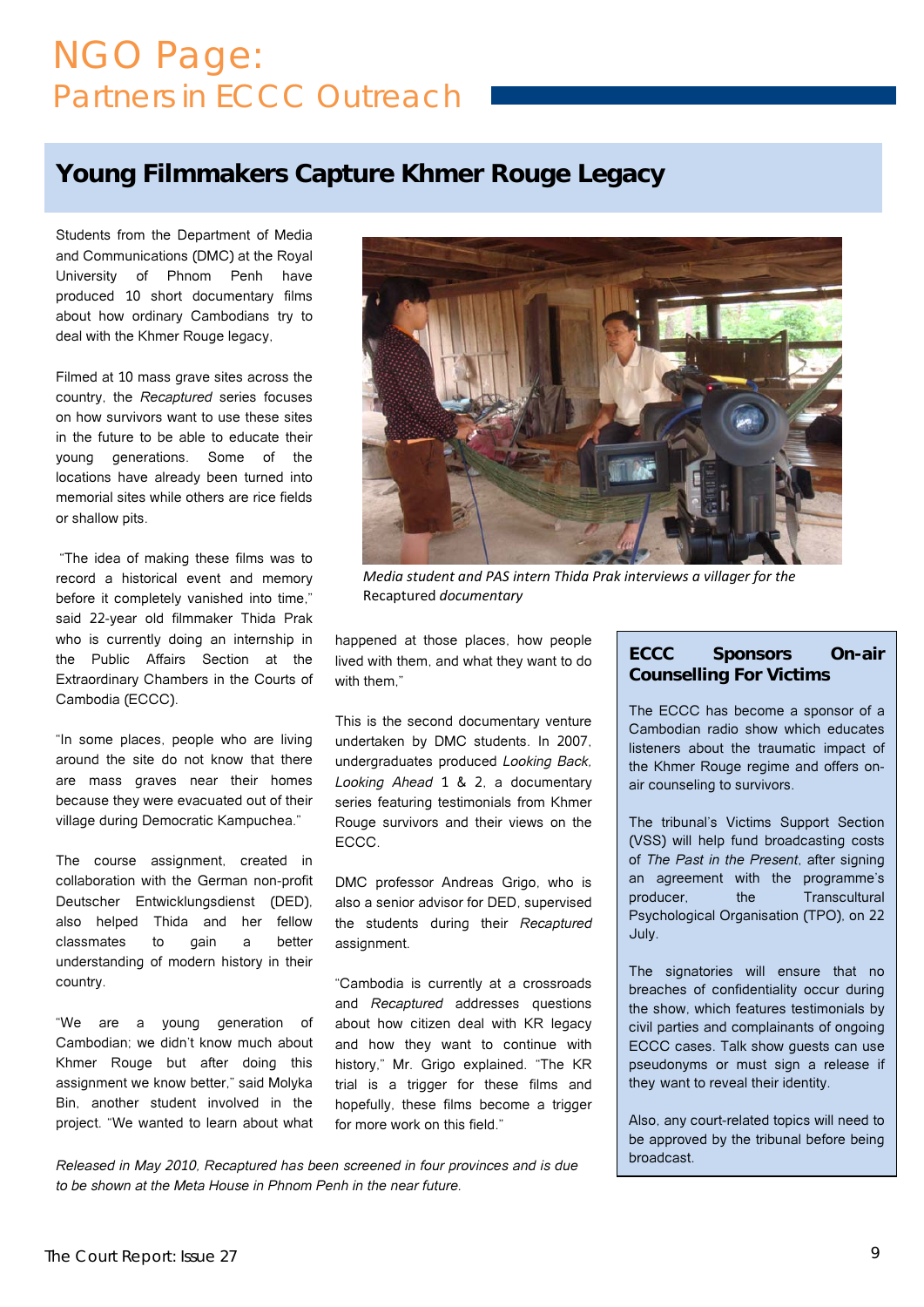# Outreach Calendar



#### Recent Activities- ECCC and Partner NGOs

**29 June 2010** KRT Study Tour: 530 villagers from Kep had a guided tour at the museum and briefings on the work of the tribunal by court officials.

**29 June 2010** Panel talk: the Head of PAS joined a panel organised by German development body DED to talk about the work and legacy of the ECCC with regard to its effects on reconciliation among Cambodians.

**01 July 2010** KRT Study Tour: 320 villagers from Rottanakiri had a guided tour at the museum and briefings on the work of the tribunal by court officials.

**01 July 2010** Court Visit: the daughter of the Australian Ambassador to Cambodia visited the tribunal with two friends.

**01 July 2010** Court Visit: 1 Canadian law student visited the tribunal and received a PAS briefing about the ECCC.

**02 July 2010** PAS‐NGO Coordination Group meeting: PAS and representatives of NGOs/monitoring groups discussed outreach messages and plans for Case 001 verdict.

supervisors from the East West Centre in Hawaii received a **05 July 2010** Court Visit: 11 high school students and two one‐hour briefing on the work of the tribunal by the Legal Communications Officer and then visited the public gallery.

**06 July 2010** KRT Study Tour: 400 villagers from Takeo had a guided tour at the museum and briefings on the work of the tribunal by court officials.

 Thom will have a guided tour at the museum and briefings on the work of the tribunal by court officials. **08 July 2010** KRT Study Tour: 420 villagers from Kampong

**09 July 2010** Court Visit: 4 Committee staff members of the US House of Representatives met with court officials.

**11 July 2010** Court Visit: 16 high school students and 1 teacher from St. Ignatius College in Australia visited the public gallery and received a briefing from the International Deputy Co-Prosecutor.

**13 July 2010** KRT Study Tour: 500 villagers from Kampong Thom had a guided tour at the museum and briefings on the work of the tribunal by court officials.

**15 July 2010** KRT Study Tour: 440 villagers from Preah Vihear had a guided tour at the museum and briefings on the work of the tribunal by court officials.

**15 July 2010** Court Visit: A Dutch policy advisor met with the International Deputy Co‐Prosecutor, Co‐Investigating Judge and ECCC Deputy Director of Administration.

**15 July 2010** Court Visit: 7 American undergraduate students and 1 professor from the Cambodia Service Learning Programme visited the public gallery and were briefed by a Senior Assistant Prosecutor.

**16 July 2010** Court Visit: 2 German international law students from the University of Freiburg visited the tribunal and were briefed by PAS about the work of the ECCC.

**17 July 2010** Court Visit: US Under‐Secretary for Political Affairs met with senior ECCC management.

**19 July 2010** Court Visit: 2 representatives from the German Embassy visited the public gallery and were briefed by PAS about the work of the ECCC.

**20 July 2010** KRT Study Tour: 320 villagers from Phnom Penh had a guided tour at the museum and briefings on the work of the tribunal by court officials.

**21 July 2010** Media Visit: 1 journalist from Al Jazeera TV met with the International Co-Investigating Judge.

**22 July 2010** KRT Study Tour: 370 villagers from Kampong Chhnaing had a guided tour at the museum and briefings on the work of the tribunal by court officials.

**26 July 2010** Verdict Debate: an expert panel including ECCC Co‐Prosecutors and Head of Defence Support Section discussed Duch's verdict with civil parties and NGOs at the Cambodiana Hotel.

**27 July 2010** Media Interview: 1 AFP journalist spoke with the International Co-Investigating Judge and International Co-Prosecutor.

**29 July 2010** Court Visit: 12 university students from the Council on International Educational Exchange visited the tribunal and received a PAS briefing.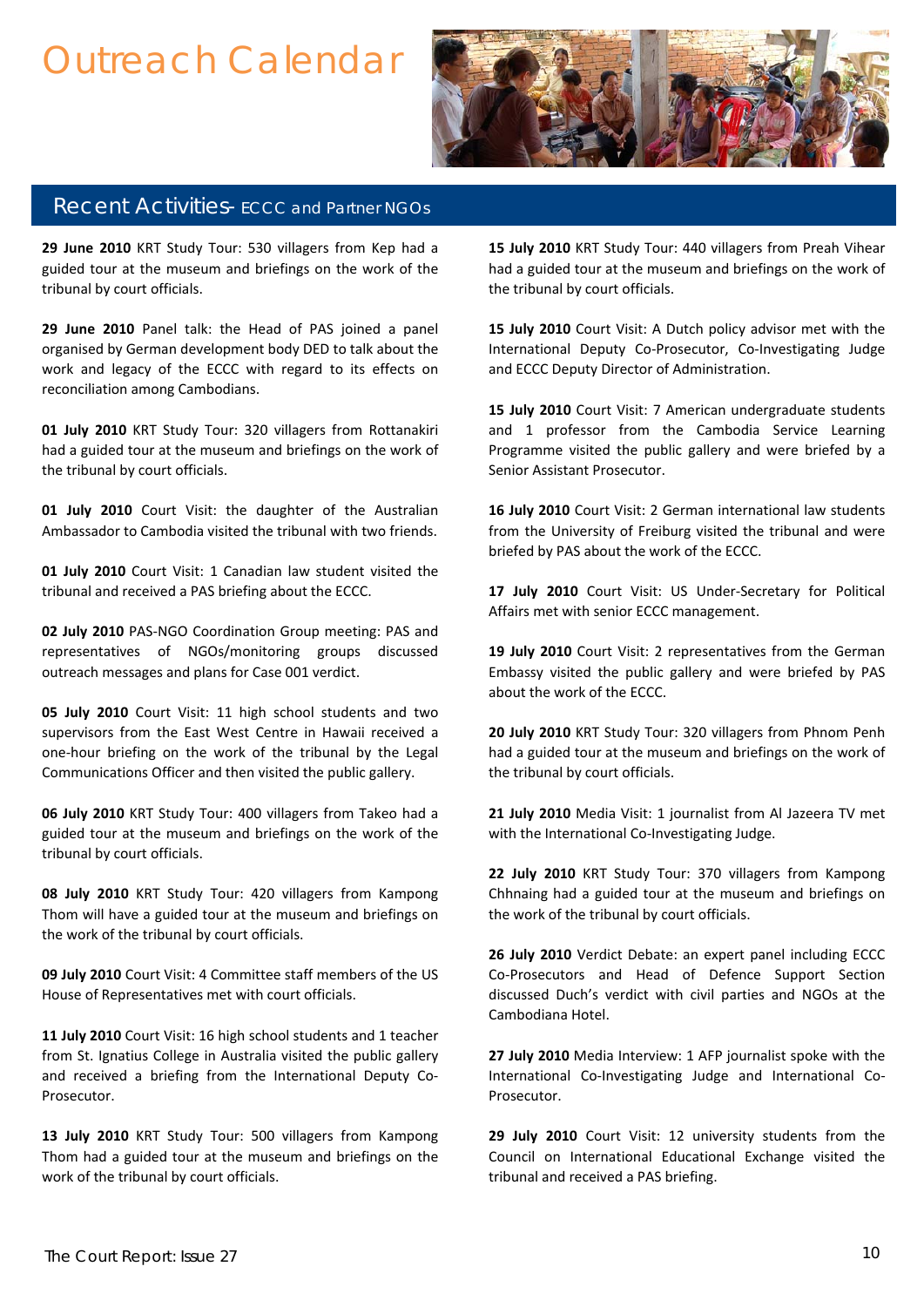#### Scheduled Outreach Activities ECCC and Partner NGOs

**03 August 2010** KRT Study Tour: 300 villagers from Phnom Penh will have a guided tour at the museum and briefings on the work of the tribunal by court officials.

**The magnet 2010** KKY 3004 Tours 300 Vinagers from 300ng<br>Treng will have a guided tour at the museum and briefings **05 August 2010** KRT Study Tour: 300 villagers from Stung on the work of the tribunal by court officials.

**10 August 2010** KRT Study Tour: 300 villagers from Phnom Penh will have a guided tour at the museum and briefings on the work of the tribunal by court officials.

**12 August 2010** KRT Study Tour: 300 villagers from Phnom Penh will have a guided tour at the museum and briefings on the work of the tribunal by court officials.

**12 August 2010** Court Visit: Students from the youth organisation Initiative for Intercultural Learning will visit the tribunal and receive a PAS briefing.

**17 August 2010** KRT Study Tour: 300 villagers from Phnom Penh will have a guided tour at the museum and briefings on the work of the tribunal by court officials.

**19 August 2010** KRT Study Tour: 300 villagers from Stung Treng will have a guided tour at the museum and briefings on the work of the tribunal by court officials.

**24 August 2010** KRT Study Tour: 300 villagers from Svay Rieng will have a guided tour at the museum and briefings on the work of the tribunal by court officials.

**26 August 2010** KRT Study Tour: 300 villagers from Phnom Penh will have a guided tour at the museum and briefings on the work of the tribunal by court officials.

**31 August 2010** KRT Study Tour: 300 villagers from Stung Treng will have a guided tour at the museum and briefings on the work of the tribunal by court officials.



### **Main courtroom of the ECCC**